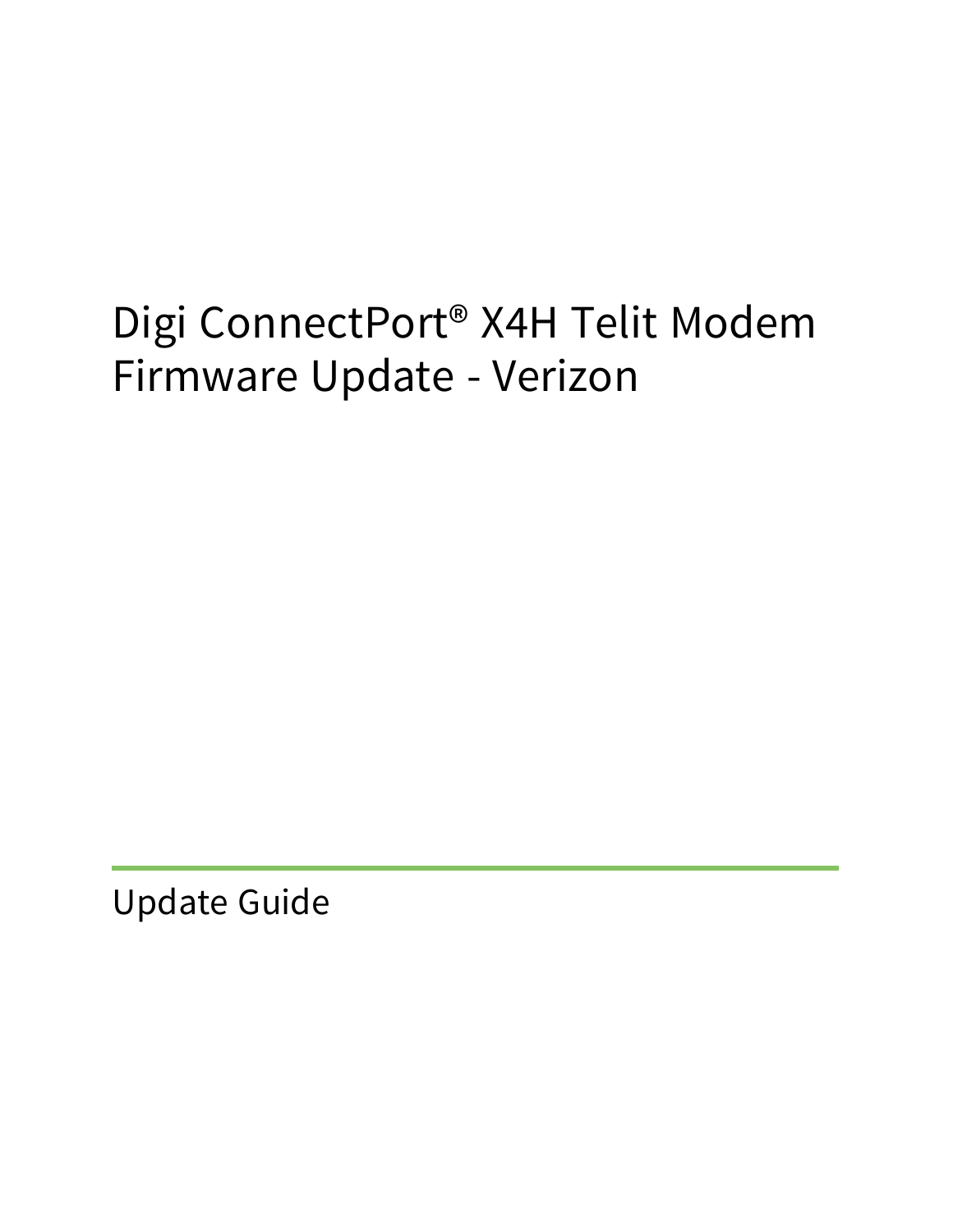## **Revision history—90002337**

| <b>Revision</b> | <b>Date</b>   | Description     |
|-----------------|---------------|-----------------|
|                 | February 2019 | Initial release |

## **Trademarks and copyright**

Digi, Digi International, and the Digi logo are trademarks or registered trademarks in the United States and other countries worldwide. All other trademarks mentioned in this document are the property of their respective owners.

© 2019 Digi International Inc. All rights reserved.

## **Disclaimers**

Information in this document is subject to change without notice and does not represent a commitment on the part of Digi International. Digi provides this document "as is," without warranty of any kind, expressed or implied, including, but not limited to, the implied warranties of fitness or merchantability for a particular purpose. Digi may make improvements and/or changes in this manual or in the product(s) and/or the program(s) described in this manual at any time.

### **Warranty**

To view product warranty information, go to the following website: [www.digi.com/howtobuy/terms](http://www.digi.com/howtobuy/terms)

## **Send comments**

**Documentation feedback**: To provide feedback on this document, send your comments to [techcomm@digi.com](mailto:techcomm@digi.com).

## **Technical support**

**Digi Technical Support**: Digi offers multiple technical support plans and service packages to help our customers get the most out of their Digi product. For information on Technical Support plans and pricing, visit us at [www.digi.com/support](http://www.digi.com/support). For questions or assistance contact Technical Support at [tech.support@digi.com.](mailto:tech.support@digi.com)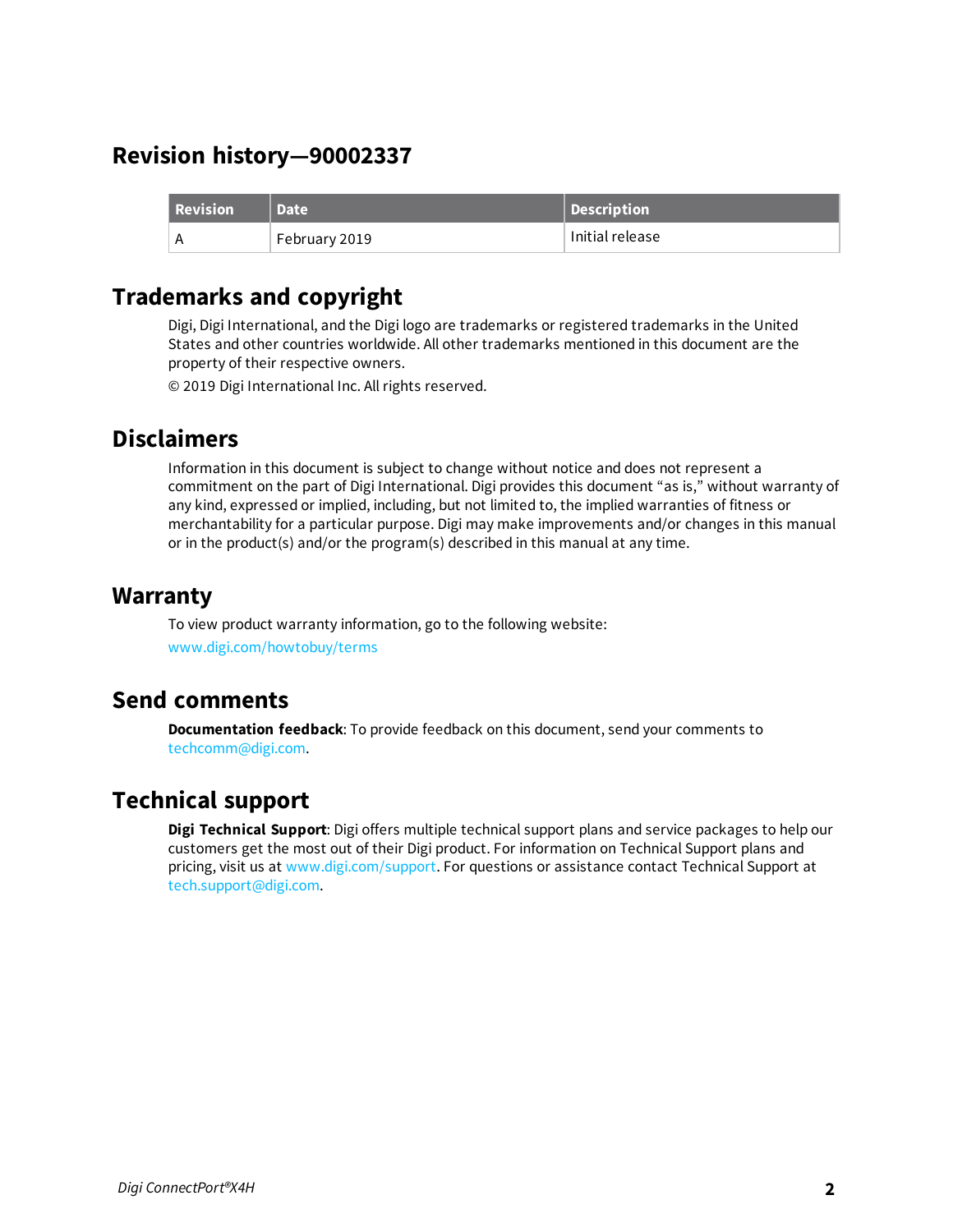## **Contents**

## Verizon network changes: Digi [ConnectPort®](#page-3-0) X4H

## [Determine](#page-4-0) if an update is needed

## Update the Modem [Firmware](#page-6-0)

| Method 2: Update the modem firmware using a wired Ethernet connection  10 |  |
|---------------------------------------------------------------------------|--|
|                                                                           |  |
|                                                                           |  |
|                                                                           |  |
|                                                                           |  |
|                                                                           |  |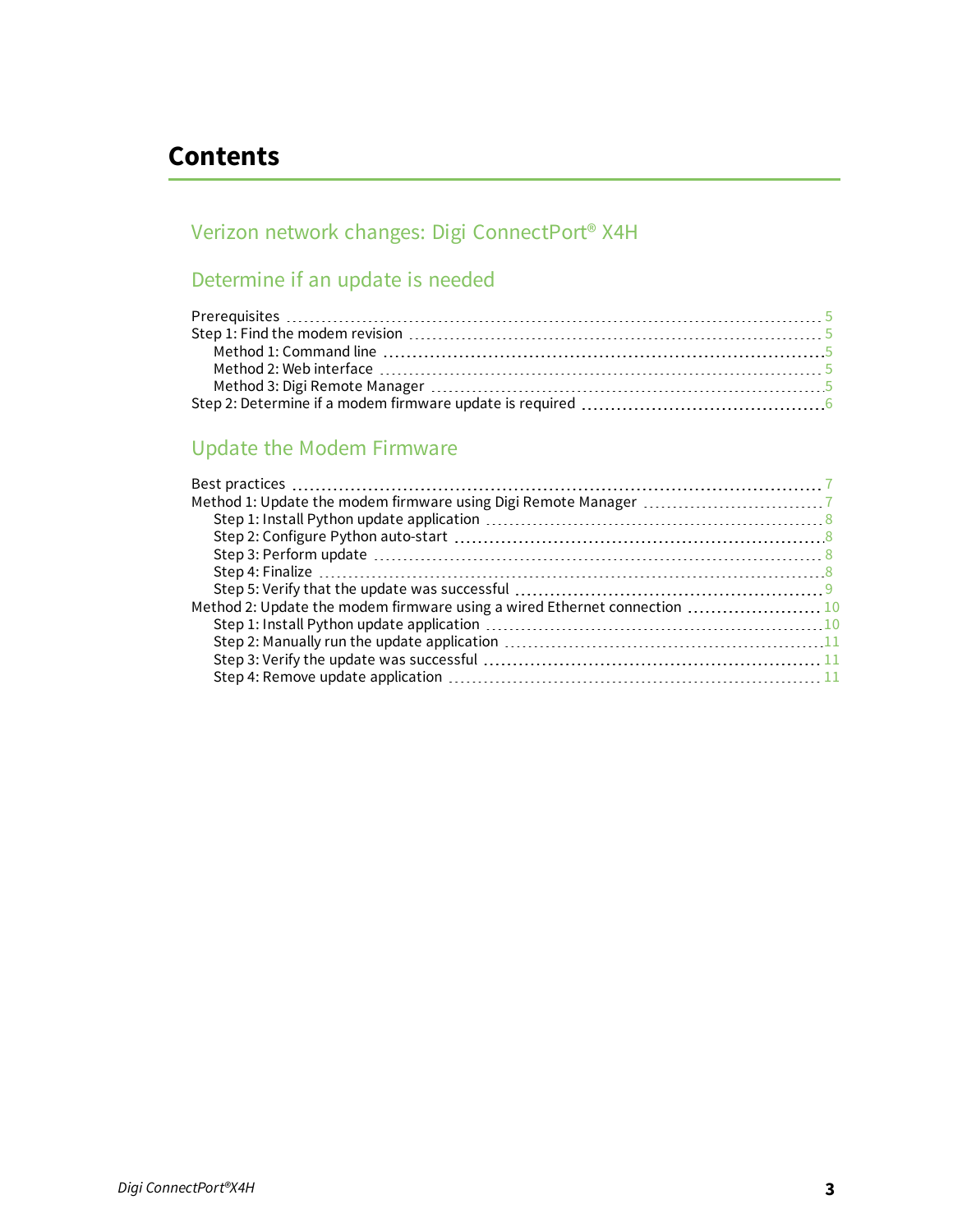## <span id="page-3-0"></span>**Verizon network changes: Digi ConnectPort® X4H**

This document describes how to update cellular modem firmware to comply with Verizon network changes occurring on March 30th, 2019.

It applies to the Digi ConnectPort X4H (X4H-Z1U-L301-US) containing the following modem:

■ Telit LE910-NA1 (single SKU, North America/AT&T and Verizon)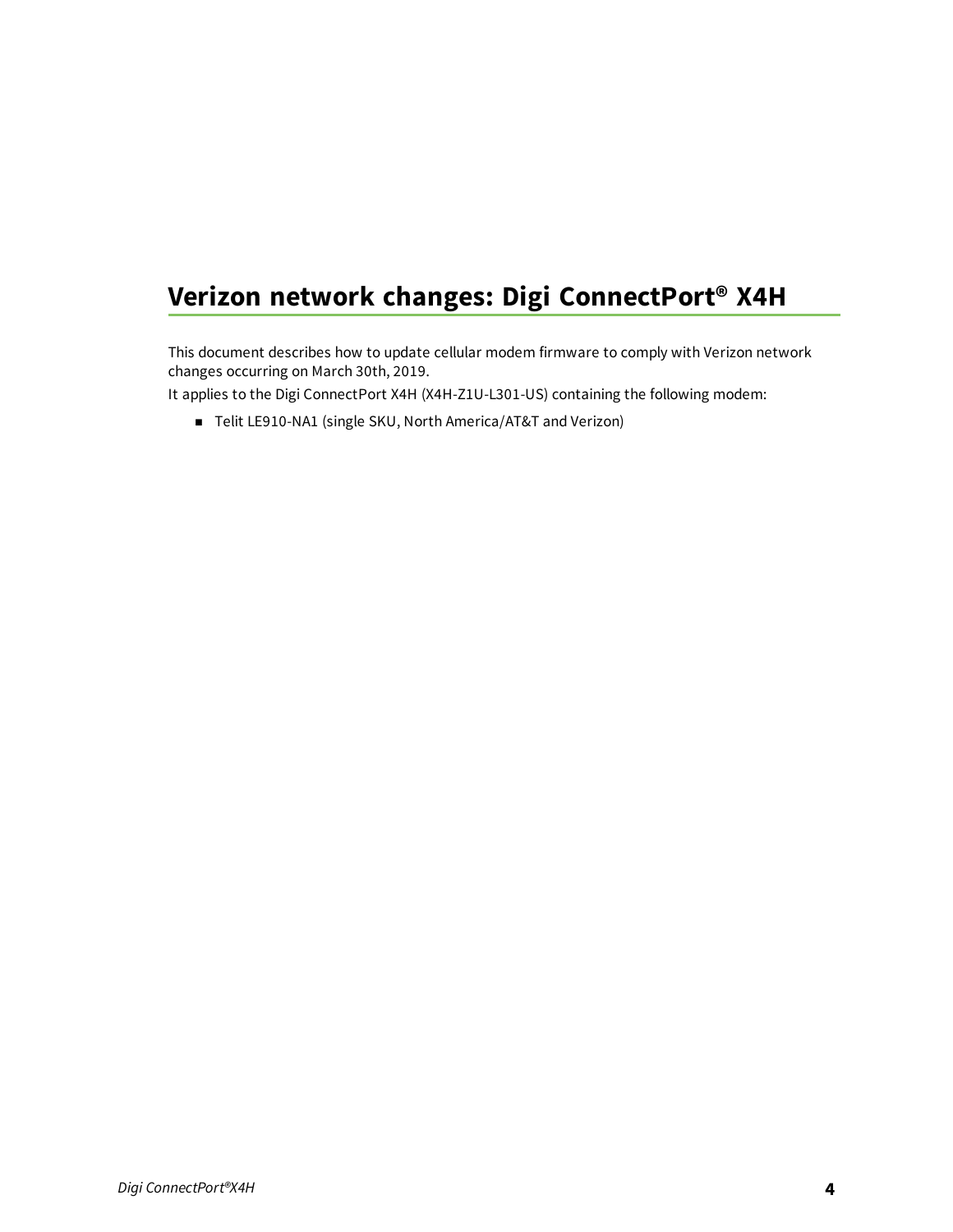## <span id="page-4-0"></span>**Determine if an update is needed**

#### <span id="page-4-1"></span>**Prerequisites**

- Digi ConnectPort X4H firmware version 2.22.1 or above installed on X4H (PN 82001536)
- **N** Verizon SIM

The LE910 module has two firmware images. The modem revision of the relevant image can only be checked when a Verizon SIM is the active SIM in the product.

## <span id="page-4-2"></span>**Step 1: Find the modem revision**

<span id="page-4-3"></span>Choose one interface from those below to retrieve the modem revision.

#### **Method 1: Command line**

- 1. Perform the command : display mobile
- <span id="page-4-4"></span>2. Take note of the **Revision ID** field in the output.

#### **Method 2: Web interface**

- 1. From the web interface, navigate to the **Administration -> System Information** page.
- 2. Open the **Mobile** header of the page.
- <span id="page-4-5"></span>3. In the **Mobile Information** section take note of the **Modem Revision** field.

#### **Method 3: Digi Remote Manager**

- 1. In the **Devices** tab in Digi Remote Manager, find your device. Double-click on the device entry to display the device properties.
- 2. Click the **Edit Device Configuration** button.
- 3. In the new window that opens, use the navigation menu in the upper right corner to select. **Status -> Mobile**.
- 4. Take note of the **Revision ID** field on the page.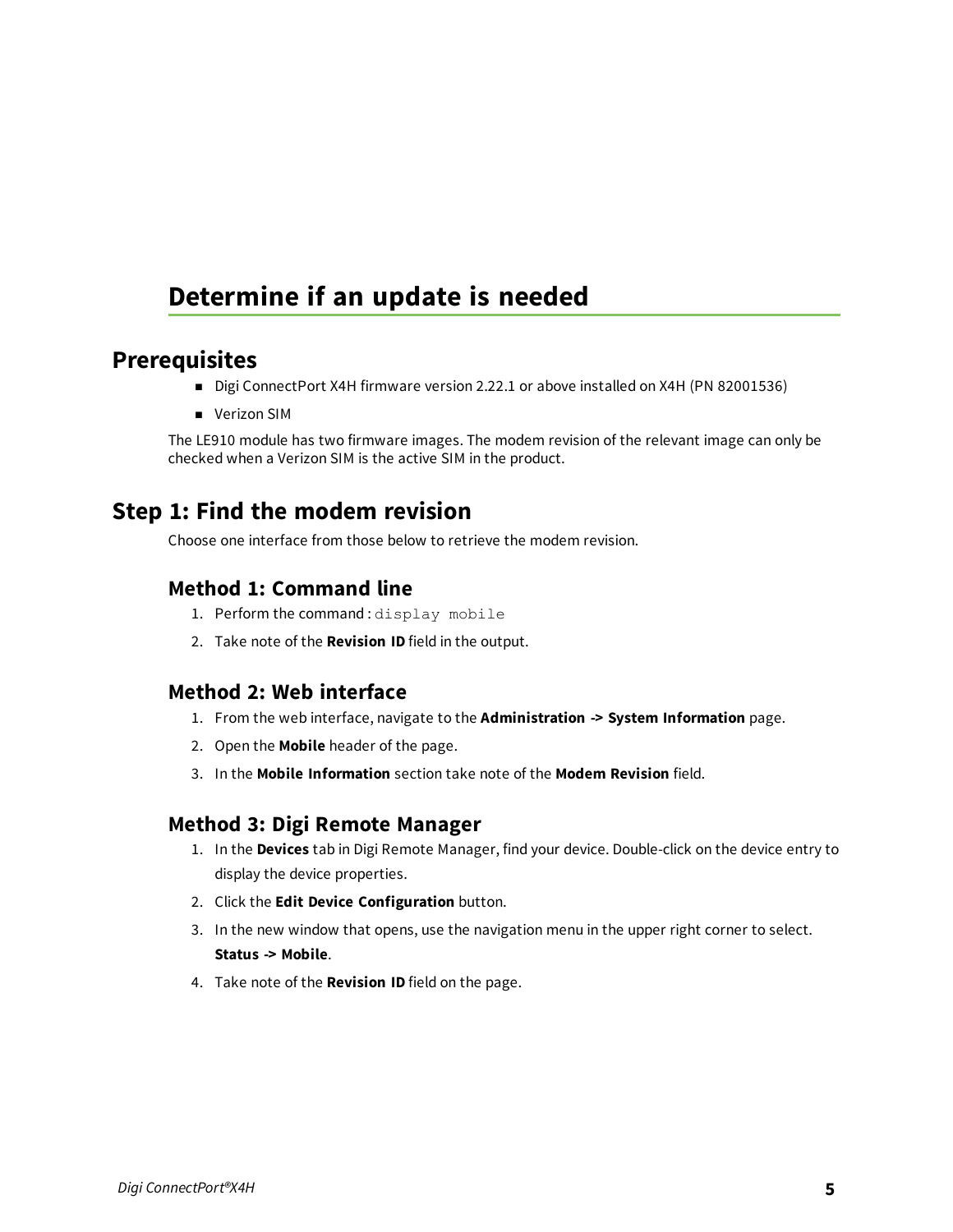## <span id="page-5-0"></span>**Step 2: Determine if a modem firmware update is required**

- 1. Make sure that your revision ID contains four groupings of digits. For example 20.00.012.7. If the revision only contains three groups (20.00.012) make sure that the latest 2.22.1 or above firmware has properly been installed.
- 2. The modem does not need to be updated if the first three groups are 20.00.015. Any other value indicates that an update is needed and you should select the process below which meets requirements.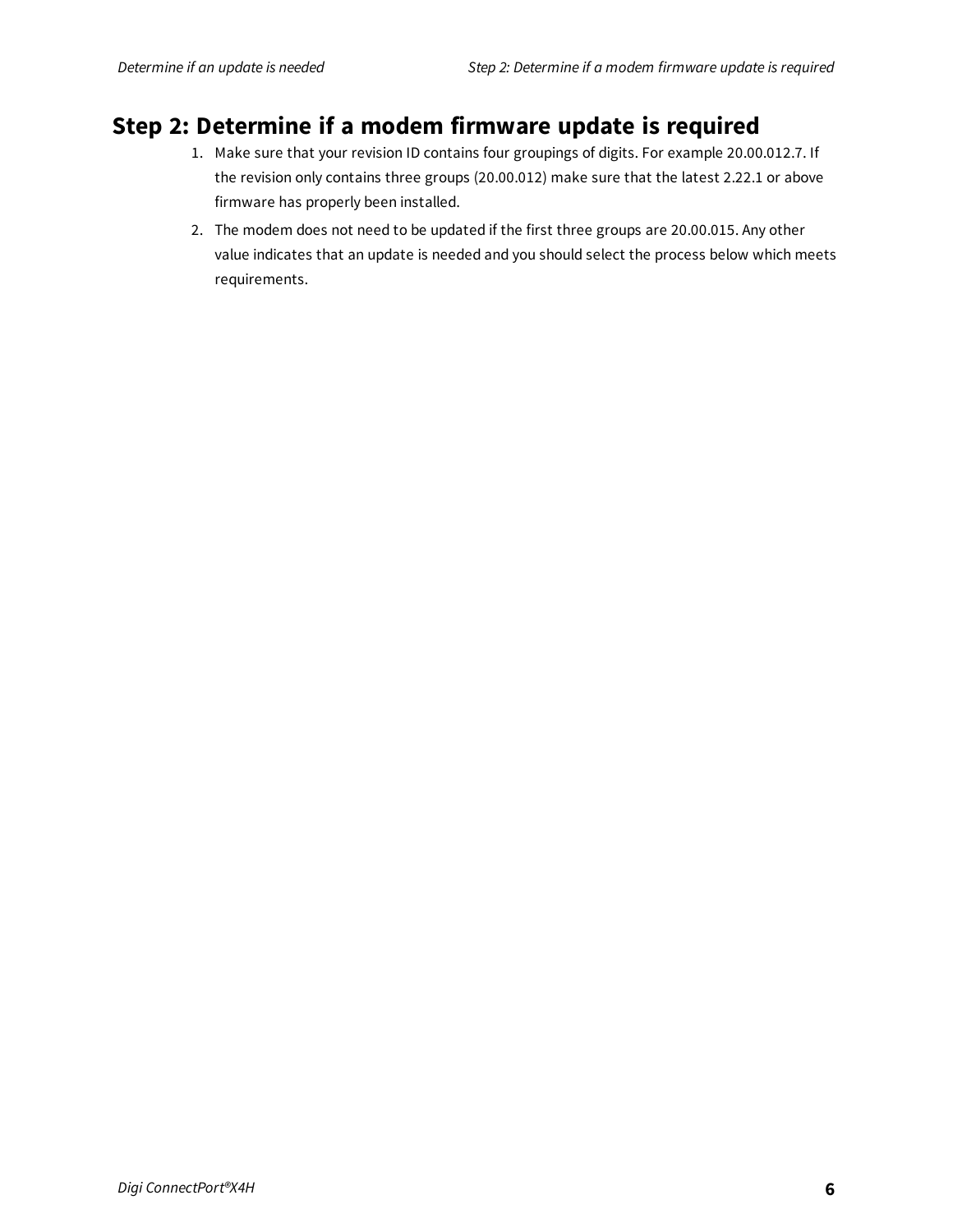## <span id="page-6-0"></span>**Update the Modem Firmware**

This section describes updating a module remotely. Physical access is not needed to perform the update in this fashion, but the device needs to exist in Digi Remote Manager and must have network access. Only the active firmware (Verizon or AT&T) of the module is able to be updated using this method.

Updating with this process is not recommended if the alternate wired approach will work. Due to the lack of feedback from the update this process will take significantly longer with no ability to report on progress and final status.

Choose one of the following options to update the modem firmware.

- <sup>n</sup> Method 1: Update the modem [firmware](#page-6-2) using Digi Remote Manager
- Method 2: Update the modem firmware using a wired Ethernet [connection](#page-9-0)

## <span id="page-6-1"></span>**Best practices**

- Disable network clients, SureLink and Python applications.
- **E** Ensure solid uninterrupted power. There is a small window during the update process where power loss may cause corrupted modem firmware.

## <span id="page-6-2"></span>**Method 1: Update the modem firmware using Digi Remote Manager**

This section describes updating a module remotely. Physical access is not needed to perform the update in this fashion, but the device needs to exist in Digi Remote Manager and must have network access. Only the active firmware (Verizon or AT&T) of the module is able to be updated using this method.

Updating with this process is not recommended if the alternate wired approach will work. Due to the lack of feedback from the update this process will take significantly longer with no ability to report on progress and final status.

#### *Prerequisites*

- Digi ConnectPort X4H firmware version 2.22.1 or above installed on X4H (PN [82001536](https://www.digi.com/support/productdetail?pid=5042&type=firmware))
- Python update application (PN [83000125-01\)](ftp://ftp1.digi.com/support/telit/83000125-01_A.zip)
- Digi Remote Manager (DRM) account
- Cellular connection with access to the server **ftp1.digi.com**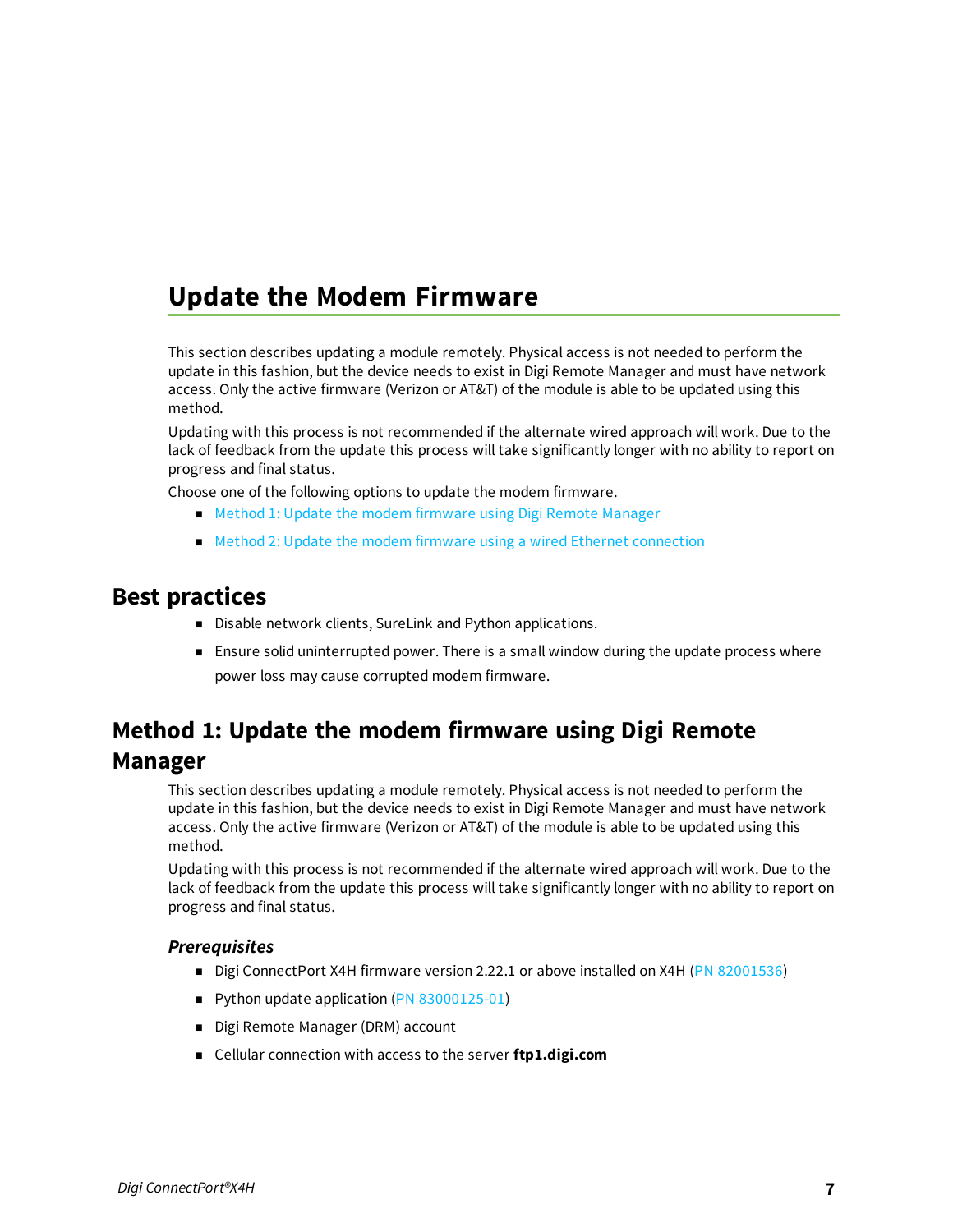#### <span id="page-7-0"></span>**Step 1: Install Python update application**

The 83000125-01 archive contains two files: *t\_update.py* and *t\_update.zip*. These files must be placed in the Python application storage of the gateway.

- 1. In the **Devices** tab of Digi Remote Manager find your device. Double-click on the device entry to display the device properties.
- 2. From the **Device** navigation options on the left select the **Python** settings group.
- 3. Upload *t\_update.py* and *t\_update.zip* with the button.

#### <span id="page-7-1"></span>**Step 2: Configure Python auto-start**

- 1. Verify you are still on the **Python** page in Digi Remote Manager.
- 2. Disable any currently configured Python scripts set to auto-start by de-selecting the **Enable** option.
- 3. In an unused field (or by replacing an existing entry) set up a command line to run: t update.py -c
- 4. Make sure that **On Program Exit** is set to **No action taken**.
- 5. Enable auto-start by clicking the **Enable** option.
- <span id="page-7-2"></span>6. Save changes by clicking the **Save** button on the bottom of the screen.

#### **Step 3: Perform update**

- 1. From the **Devices** tab summary display in Digi Remote Manager, select your device.
- 2. Use the right-click context menu and select **More -> Reboot…** . The script will run when the gateway boots.
- 3. Please be patient, the update process can take up to 20 minutes.
- 4. After waiting 20 minutes, verify the process was successful by using the Find the [modem](#page-4-2) [revision](#page-4-2) procedure. The process is successful when the correct revision is reported.

**Note** You can close and open a new configuration window to retrieve a non-cached revision number.

#### <span id="page-7-3"></span>**Step 4: Finalize**

- 1. Disable Python auto-start for the *t\_update.py script*, as execution on boot will extend boot times significantly by performing the module update queries.
- 2. Restore any settings or files changed while preparing to update.
- 3. Right-click on the device and select **More -> Reboot…**.
- 4. Once the gateway has reconnected to Digi Remote Manager the new patch level should once again be confirmed using the Find the modem [revision](#page-4-2) procedure.
- 5. If the update process succeeded it is safe to remove *t\_update.py* and *t\_update.zip*.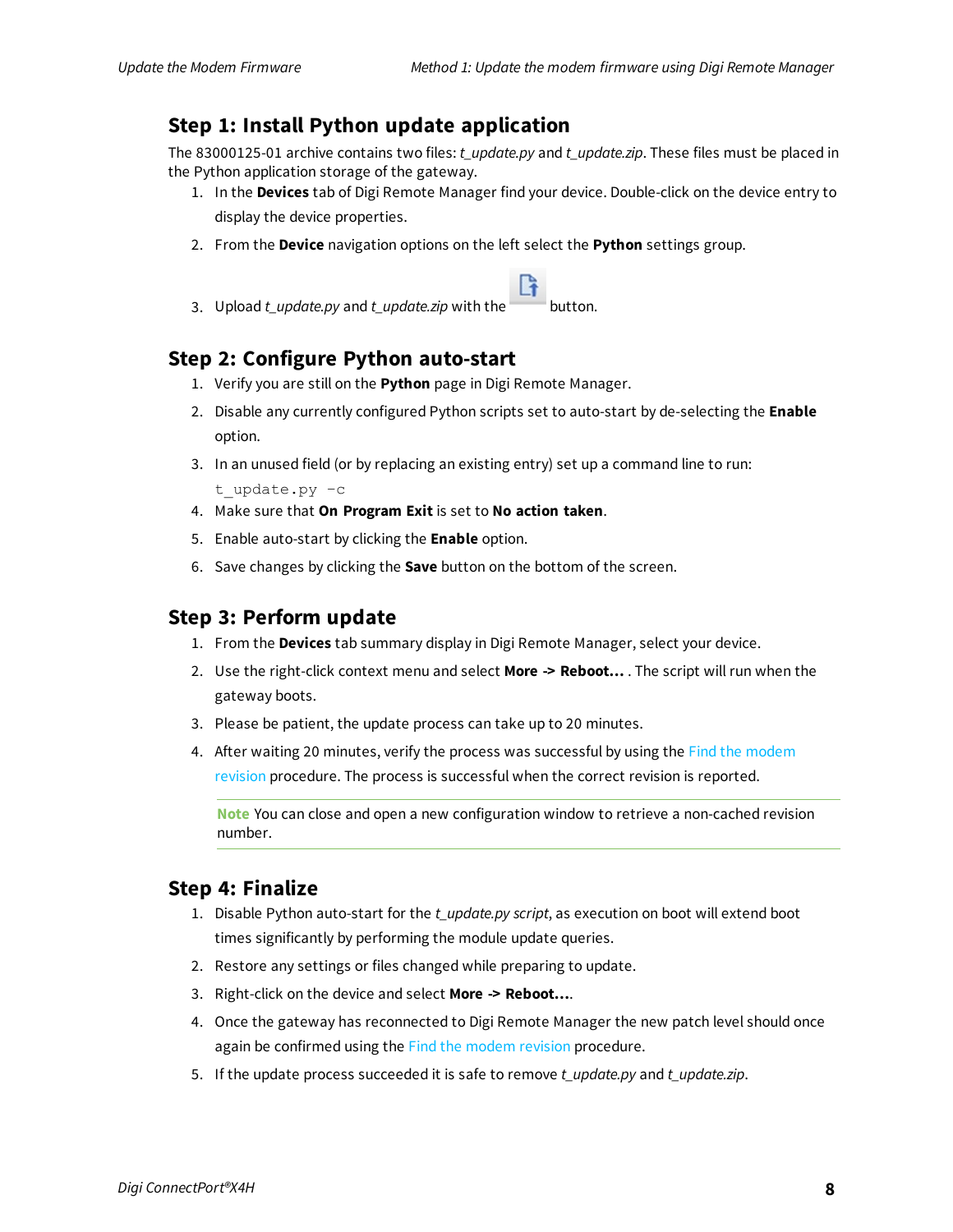#### <span id="page-8-0"></span>**Step 5: Verify that the update was successful**

- 1. In the Remote Manager, click on the **Device Management** tab.
- 2. Display the device properties.
- 3. Click **Refresh** at the bottom of the device page.
- 4. Close the **Device** tab.
- 5. Re-open the device tab by double-clicking on your device.
- 6. Select **System Information > Mobile information**.
- 7. Note the new value for **Revision**, which should now be 20.00.015.

| DIGIZ          | <b>REMOTE MANAGER</b>                                                                                                                                                            |                          |                                                                                                                                                                                                                                                                                  | Dashboard                                                                                                                                                                         | <b>Device Management</b> |
|----------------|----------------------------------------------------------------------------------------------------------------------------------------------------------------------------------|--------------------------|----------------------------------------------------------------------------------------------------------------------------------------------------------------------------------------------------------------------------------------------------------------------------------|-----------------------------------------------------------------------------------------------------------------------------------------------------------------------------------|--------------------------|
| $\geq$ Devices | * XBee Networks                                                                                                                                                                  | <b>C</b> Alarms <b>s</b> | Operations                                                                                                                                                                                                                                                                       | <b><i>O</i></b> Schedules                                                                                                                                                         | <b>♥</b> Carrier         |
| Groups -       | 03569610-79989276<br><b>Devices</b>                                                                                                                                              | $\odot$                  |                                                                                                                                                                                                                                                                                  |                                                                                                                                                                                   |                          |
| $\mathbb{D}$ / | Home<br>Summary Dashboard                                                                                                                                                        |                          | Mobile Information                                                                                                                                                                                                                                                               |                                                                                                                                                                                   |                          |
|                | Configuration<br>$\left  \cdot \right $<br>System Information<br>⊟<br><b>Battery Percentage</b><br>GPS<br>Mobile Information<br>UTC Time<br>Version<br><b>Connection History</b> |                          | Mobile Version:<br><b>Application Version:</b><br>Device type:<br>Manufacturer:<br>Model:<br><b>Revision:</b><br>Serial number:<br>MEID:<br>PRL version:<br>Provisioning status:<br>Provider:<br>Phone number:<br>SIM IMSI:<br>SIM ICCID:<br>SIM PIN status:<br>Signal strength: | 2.1<br>2.1<br><b>LTE</b><br>Telit<br>LE910-NA1<br>20.00.015<br>356961079989276<br>verizon<br>+16515290328<br>311480115389313<br>89148000001135188166<br><b>READY</b><br>$-65$ dBm |                          |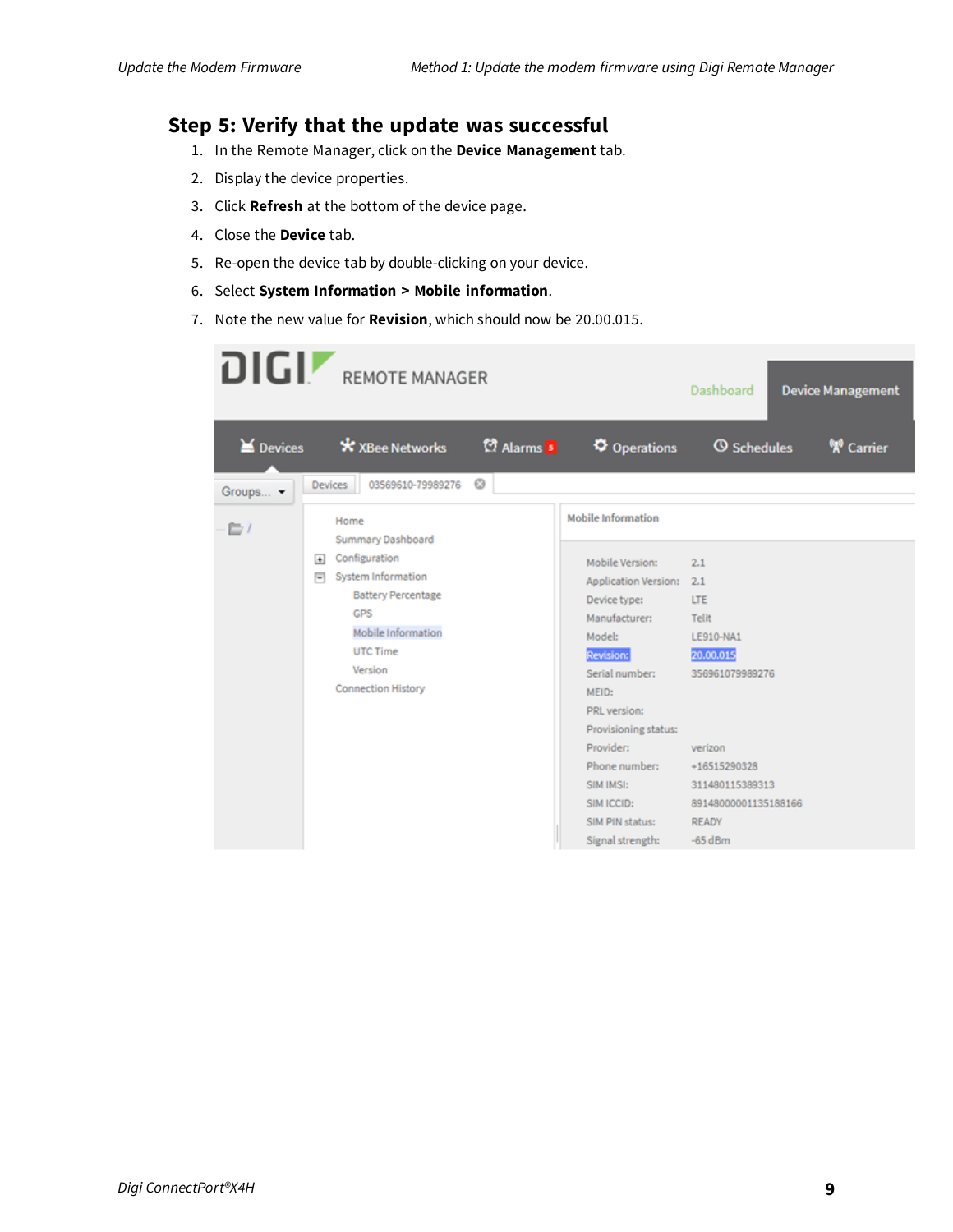## <span id="page-9-0"></span>**Method 2: Update the modem firmware using a wired Ethernet connection**

This section describes updating a module when a physical wired connection is available. This process may be used at any time and will be able to be used after the March 30th deadline to perform updates to modules that may not be able to register on the cellular network due to the issue. The update will attempt to update both firmware images (Verizon and AT&T) on the module.

#### *Prerequisites*

- Digi ConnectPort X4H firmware version 2.22.1 or above installed on X4H (PN 82001536)
- Python update application (PN 83000125-01)
- Wired Ethernet connection with access to the server **ftp1.digi.com**

#### <span id="page-9-1"></span>**Step 1: Install Python update application**

The 83000125-01 archive contains two files: *t\_update.py* and *t\_update.zip*. These files must be placed in the Python application storage of the gateway.

- 1. Open a browser and navigate to the web interface of the gateway.
- 2. From the navigation pane on the left side of the page click the **Python** link in the **Applications** section.
- 3. Upload the *t\_update.py* and *t\_update.zip* files to the Python storage location.

| <b>Python Configuration</b>                                                                                                                                                                                                                                                     |                  |              |  |  |  |
|---------------------------------------------------------------------------------------------------------------------------------------------------------------------------------------------------------------------------------------------------------------------------------|------------------|--------------|--|--|--|
| ▼ Python Files                                                                                                                                                                                                                                                                  |                  |              |  |  |  |
| <b>Upload Files</b>                                                                                                                                                                                                                                                             |                  |              |  |  |  |
| Upload Python programs                                                                                                                                                                                                                                                          |                  |              |  |  |  |
| Choose File No file chosen<br>Upload File:                                                                                                                                                                                                                                      |                  |              |  |  |  |
| Warning: If you modify the Python files (archives or scripts), it is strongly<br>recommended that you reboot your Digi device server for the modified files to take<br>effect. Unpredictable behaviors may result if you do not reboot, depending on what<br>has been modified. |                  |              |  |  |  |
| Upload                                                                                                                                                                                                                                                                          |                  |              |  |  |  |
| <b>Manage Files</b>                                                                                                                                                                                                                                                             |                  |              |  |  |  |
| <b>Action</b>                                                                                                                                                                                                                                                                   | <b>File Name</b> | Size         |  |  |  |
|                                                                                                                                                                                                                                                                                 | t_update.py      | 11091 bytes  |  |  |  |
| □                                                                                                                                                                                                                                                                               | t_update.zip     | 44484 bytes  |  |  |  |
| ▫                                                                                                                                                                                                                                                                               | python.zip       | 144321 bytes |  |  |  |
| <b>Delete</b>                                                                                                                                                                                                                                                                   |                  |              |  |  |  |
| Auto-start Settings                                                                                                                                                                                                                                                             |                  |              |  |  |  |

4. In the **Auto-start settings** section, disable any Python applications set to run, as the update process and these applications may interfere with each other.